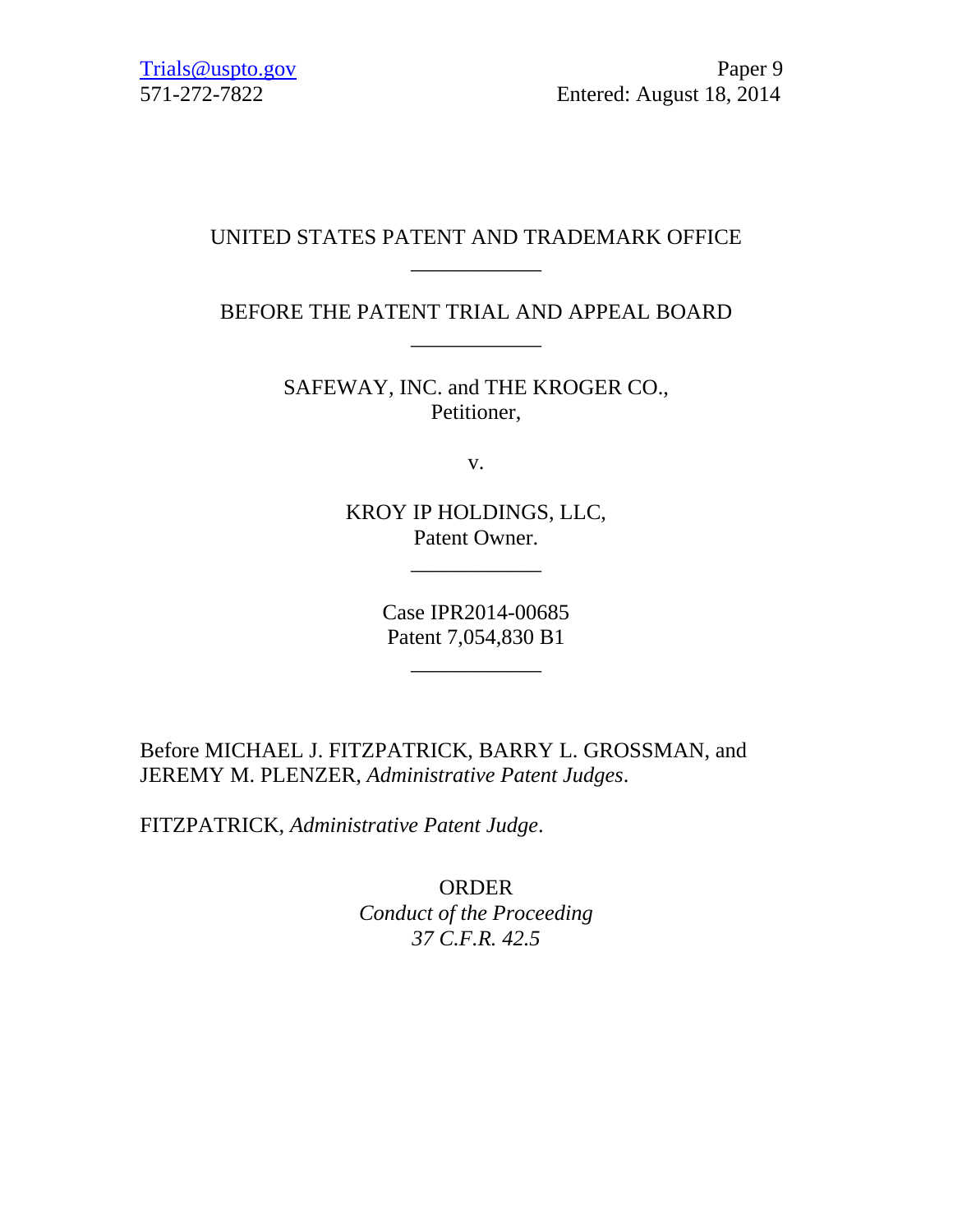## Case IPR2014-00685 Patent 7,054,830 B1

A conference call was held on August 18, 2014, to discuss Petitioner's request for leave to file a motion to correct a filing error. The error is that Petitioner filed a declaration of Warren H. Lieberman, Ph.D., that failed to include his curriculum vitae, despite indicating that it was attached. *See* Ex. 1010 ¶ 5. Patent Owner stated that it opposed the request because its preliminary response has already been filed, in which Patent Owner has challenged the declaration under Federal Rule of Evidence 702. Patent Owner, however, could have asked Petitioner for a copy of the curriculum vitae, as it was aware that Petitioner had intended to provide it as part of the declaration. *See* Paper 8, 23 ("The CV mentioned in the Declaration was omitted from the submission."). In any event, if an *inter partes* review is instituted, Patent Owner will have the right to file a response, in which it can address any perceived deficiencies of the declaration.

No motion is necessary.

It is

ORDERED that Petitioner may file the curriculum vitae for Warren H. Lieberman, Ph.D., as an exhibit, on or before August 21, 2014.